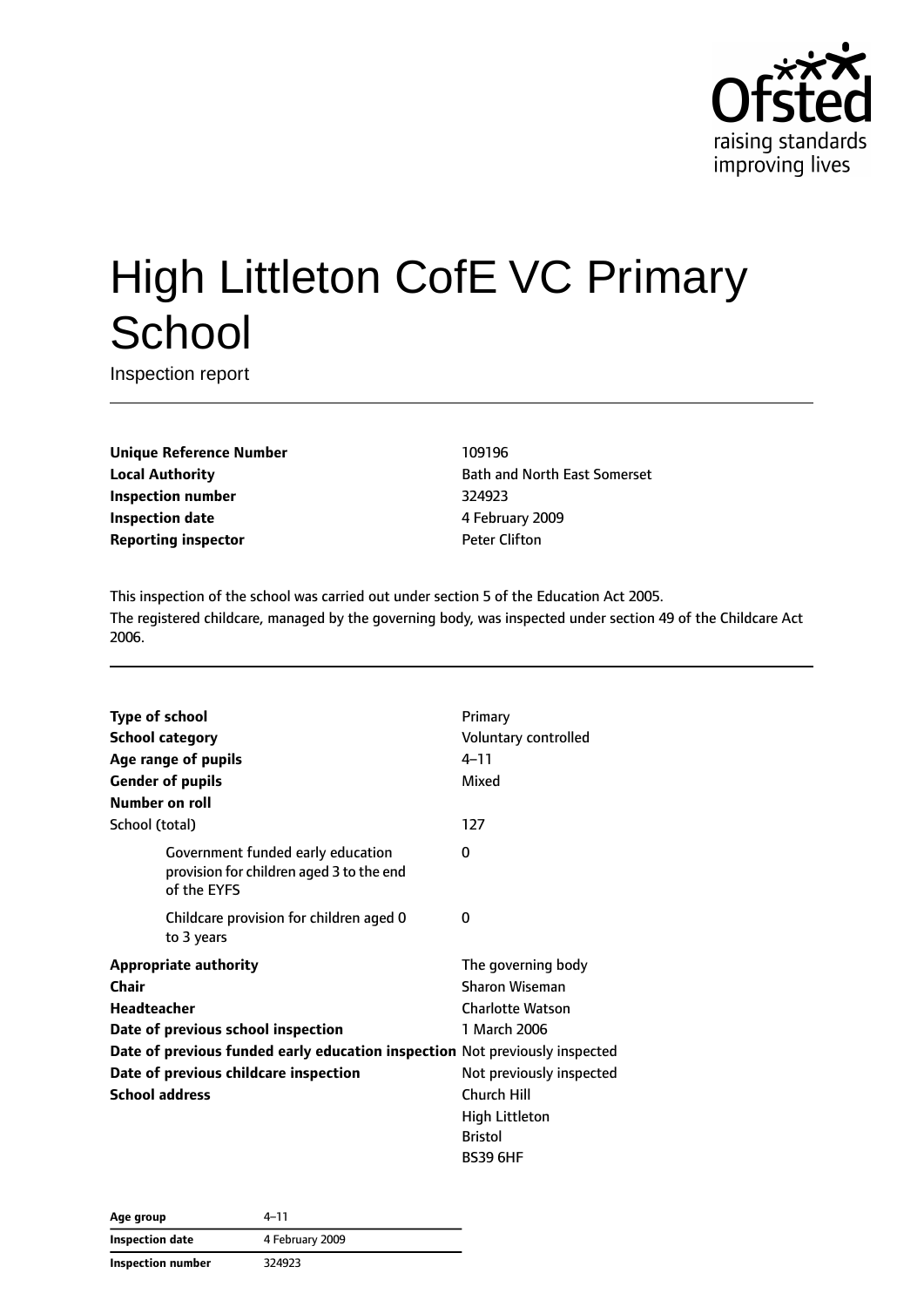**Telephone number** 01761 470622 **Fax number** 01761 472800

| Age group         | 4–11            |
|-------------------|-----------------|
| Inspection date   | 4 February 2009 |
| Inspection number | 324923          |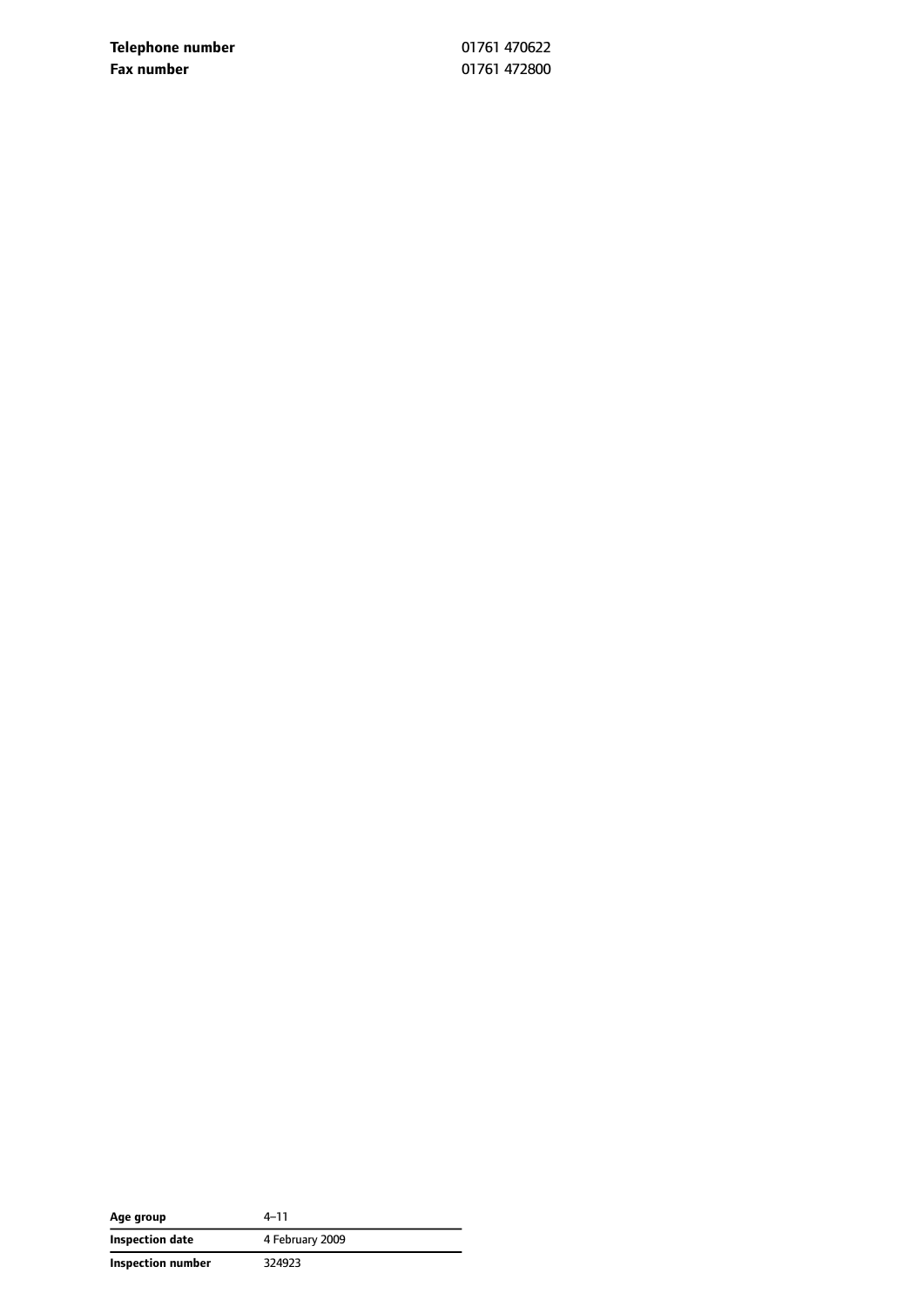.

#### Website: www.ofsted.gov.uk

This document may be reproduced in whole or in part for non-commercial educational purposes, provided that the information quoted is reproduced without adaptation and the source and date of publication are stated.

Further copies of this report are obtainable from the school. Under the Education Act 2005, the school must provide a copy of this report free of charge to certain categories of people. A charge not exceeding the full cost of reproduction may be made for any other copies supplied.

<sup>©</sup> Crown copyright 2009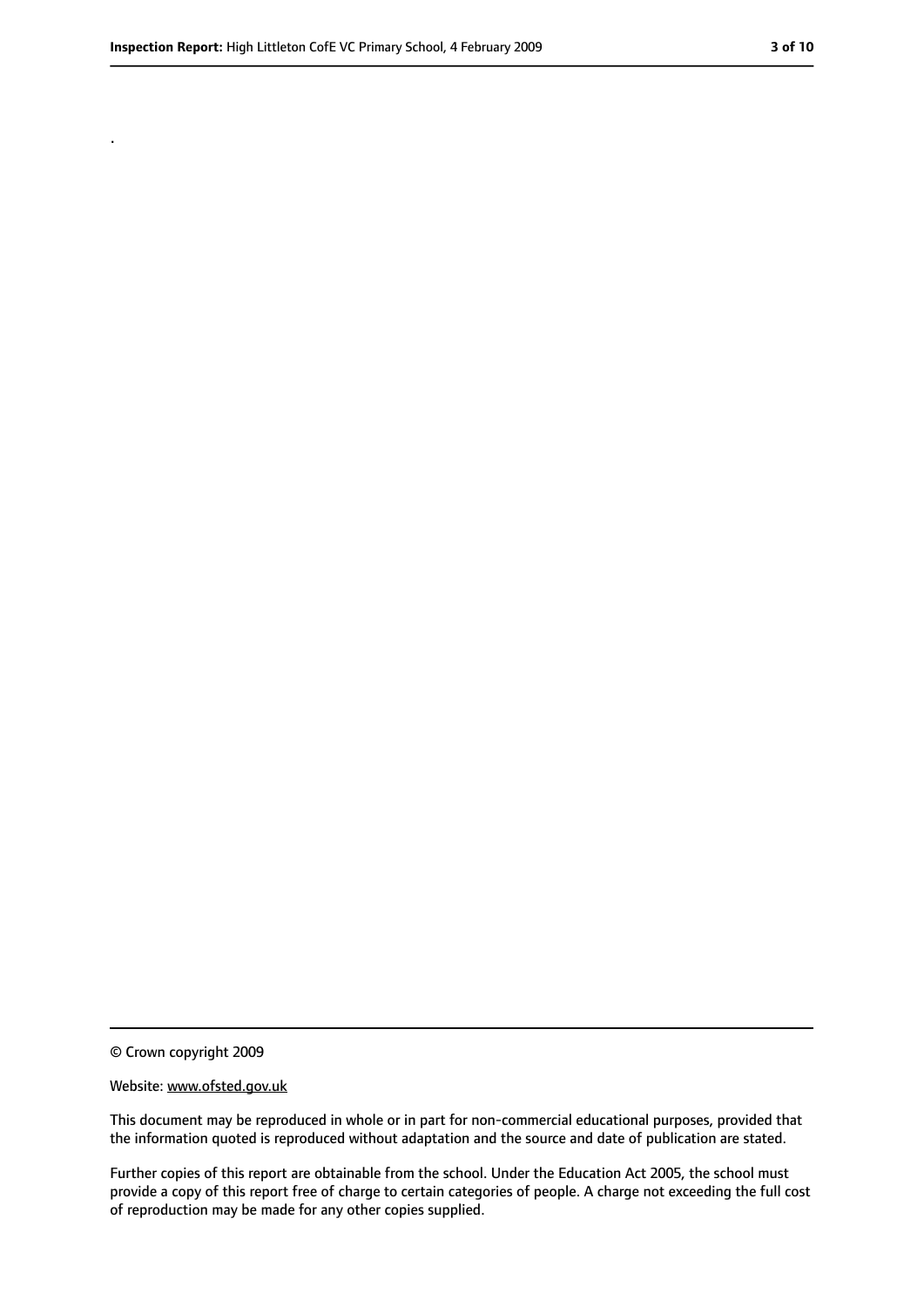# **Introduction**

- The inspection was carried out by two Additional Inspectors. The inspectors evaluated the overall effectiveness of the school and investigated the following issues:
- whether all pupils achieve as well as they can
- how well leaders monitor and evaluate the work of the school leading to improvement
- how well the school quides pupils so that they understand what they need to do to improve.

Evidence was gathered from observations of pupils at work and play, discussions with staff, governors and pupils, scrutiny of documentation and an analysis of parents' views. Other aspects of the school were not investigated in detail, but the inspectors found no evidence to suggest that the school's own assessments, as given in its self-evaluation, were not justified and these have been included where appropriate in this report.

#### **Description of the school**

This is a smaller than average school. Pupils mainly attend from the village which the school serves and the surrounding area. Nearly all pupils are of White British origin. The proportion of pupils with learning difficulties and/or disabilities is slightly below average, mainly with literacy and numeracy needs. The school has been successful in gaining several awards.

#### **Key for inspection grades**

| Grade 1 | Outstanding  |
|---------|--------------|
| Grade 2 | Good         |
| Grade 3 | Satisfactory |
| Grade 4 | Inadequate   |
|         |              |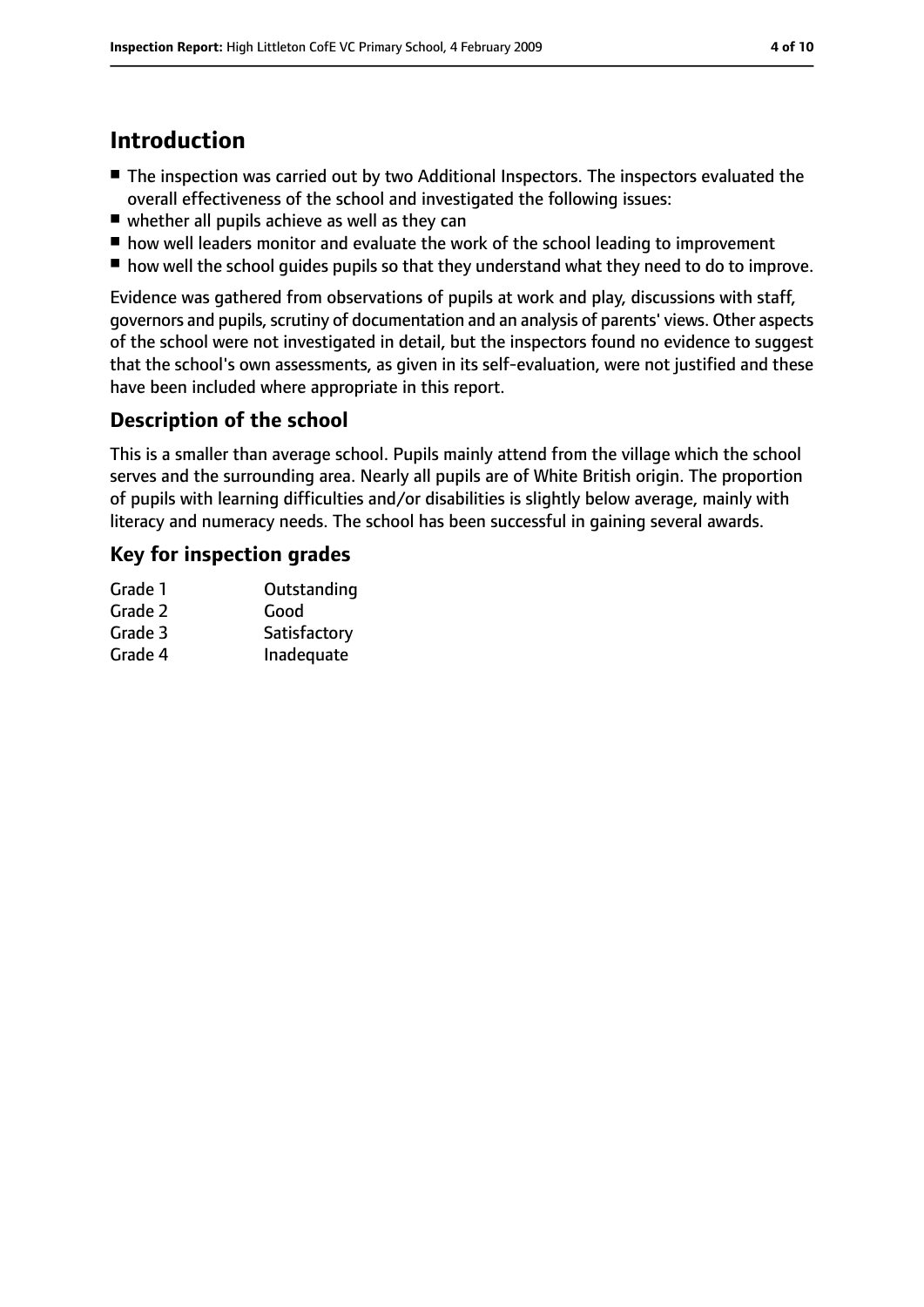# **Overall effectiveness of the school**

#### **Grade: 2**

Pupils' achieve well in this good school. Standards are above average. Good pastoral leadership by the headteacher with strong support from other leaders and governors have been key in maintaining high standards of care. Pupils flourish academically and make good progress because teaching and the curriculum are effective in meeting their needs. Leaders strive for continuous improvement. Their work, for example, to improve writing is successfully raising standards.

Pupils' personal development and well-being are outstanding. The pupils greatly enjoy school and attend very regularly. They have a clear voice in what they would like to be changed. They say they feel very safe. Relationships between adults and classmates are superb. Pupils enjoy each other's company when playing together. They say their teachers always help them a lot. Their very positive attitudes and excellent behaviour make a considerable contribution to their learning. Pupils' spiritual, social, moral and cultural development is good, underpinned by a strong Christian ethos. The pupils socialise together exceptionally well and show concern about the welfare of each other. They have a strong sense of right and wrong and this has been recognised in a national award. However, pupils'satisfactory cultural development isthe weaker area. Their understanding of Britain as a culturally diverse community is not fully developed. The pupil's sense of responsibility to help others is seen, for example, in their charity work raising funds for a local hospice. National recognition by awards, such as Healthy Schools, illustrates how well pupils understand about the importance of eating sensibly and choosing healthy snacks. The success of their Activemark award is reflected in the high uptake and enjoyment of the additional sporting opportunities.

Most parents comment positively about the school. Many are highly complimentary about what it offers for their children. For example, they comment that, 'The teachers in school are excellent and deliver the curriculum in an exciting and imaginative way.' One parent rightly commented, 'The school offers a very safe and caring environment for all children. My children love going to school.' Pupils' comments echo these very positive views. They expresstheir views with great confidence and clarity.

The school's tracking shows that pupils, including those with literacy and numeracy learning needs, make good progress from Reception onwards. Year 6 performance information in 2008 shows average standards in English and mathematics and above average standards in science. The current Year 6 pupils are securely on track to reach above average standards in all areas. For example, a majority of pupils are already working at the higher level in literacy. Pupils in Year 2 are on track to achieve average standards. There are a higher than usual number of pupils in this year group with learning difficulties and/or disabilities.

Leaders have rightly identified that teaching has many strengths. Pupils respond quickly to instructions and this ensures that time in lessons is used well. Good opportunities for pupils to talk about their writing enable them to extend their use of vocabulary and use technical terms confidently. There was much enthusiasm evident, for example, when pupils in Year 6 gave examples of argument in favour or against statements provided by the teacher. Pupils frequently answer questions and give lengthy explanations to share their understanding. However, occasionally learning slows because the challenge of the work does not build sufficiently quickly. Pupils with learning difficulties and/or disabilities are supported well by teaching assistants.

Care, support and guidance are good. The regular use of success targets in lessons helps pupils to check on their learning. In writing, pupils have personal targets and, helpful feedback through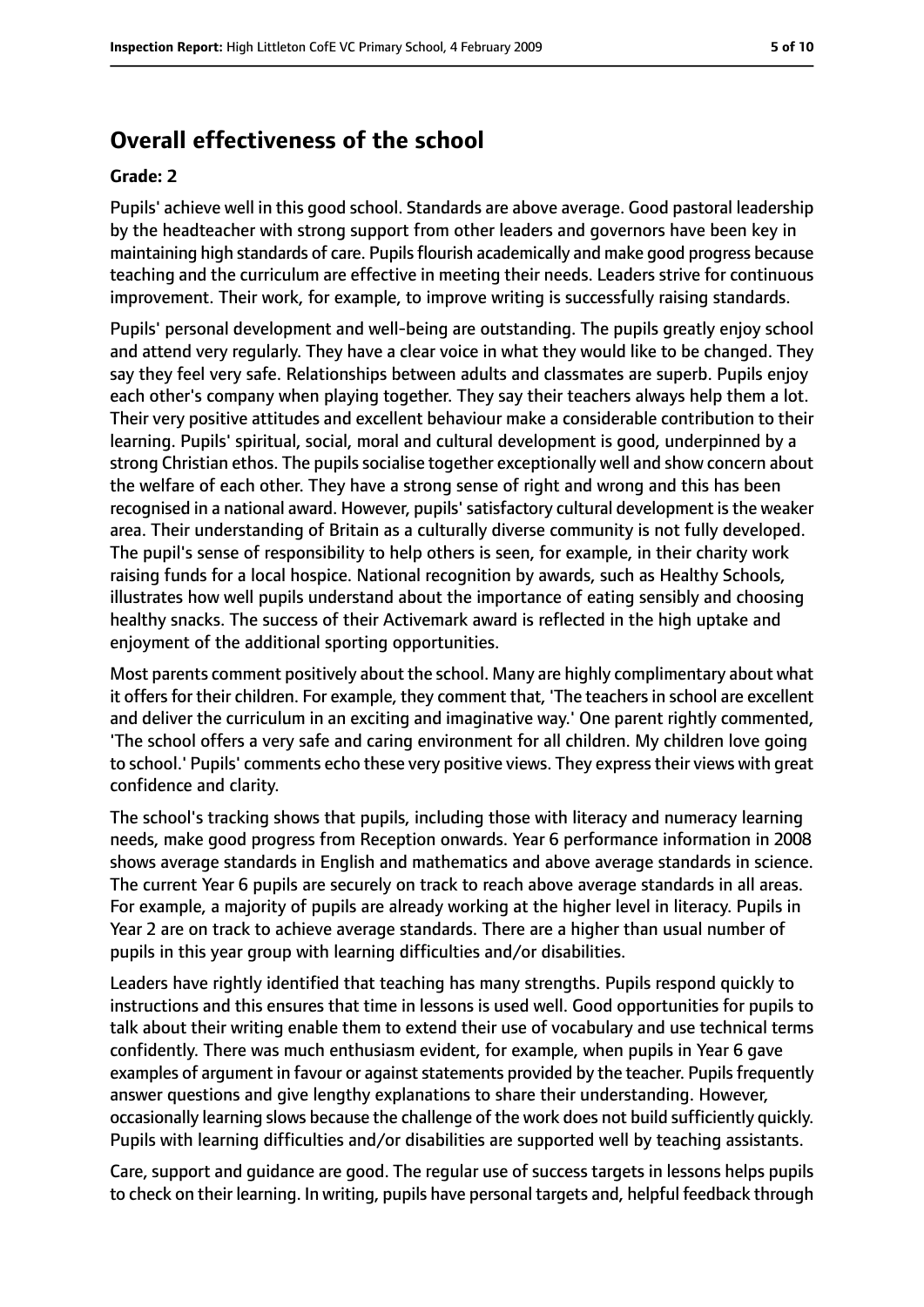marking guides them well. However, individual targets are not yet in place in other subjects and consequently pupils' understanding about what they need to do to improve, for example, in mathematics is inconsistent. The curriculum offers enjoyable learning experiences for pupils with a good balance between the development of basic skills, creative subjects and personal and social skills. Pupils' preparation for their next stage of education is excellent because they are mature, confident learners who readily take the initiative and work very constructively together. They use information and communication technology (ICT) with assurance.

The school is led and managed well. Sustained improvement since the previous report shows that the school is well placed to get even better. Good monitoring procedures and accurate self-evaluation are embedded across the school. Child protection and safeguarding procedures meet current government requirements and there are good arrangementsin place to alert pupils about e-safety. The governors have a clear grasp of the strengths and areas for development and challenge to seek improvements in practice. The school's contribution to community cohesion is satisfactory. While local links are strong, the headteacher has rightly identified the need to strengthen wider links to develop pupils' understanding of other cultures and lifestyles.

#### **Effectiveness of the Early Years Foundation Stage**

#### **Grade: 2**

Children come into school with skills and knowledge that are slightly below expectations. While their social and emotional development is above expectations, their skills in literacy are below. They achieve well because of good provision and reach at least average standards by the time they enter Year 1. Children speak confidently and listen carefully to each other. The spacious outside area in Reception is used regularly, although it lacks a covered area and therefore restricts learning during inclement weather. Children are provided with a wide range of activities, including those that they choose for themselves. Resources are well organised and this helps the children to choose independently. Children's personal and social development is outstanding because of the emphasis on working together and respecting each other. Excellent relationships and enjoyment are promoted by the teacher and other adults. This safe supportive environment, including recent improvements to site security, enables the children to thrive. Learning and development is well led and managed and results in effective provision for learning and development.

#### **What the school should do to improve further**

- Extend the use of individual targets in lessons to enable pupils to support their own learning more effectively.
- Improve pupils' understanding of other cultures and lifestyles through the development of wider community links.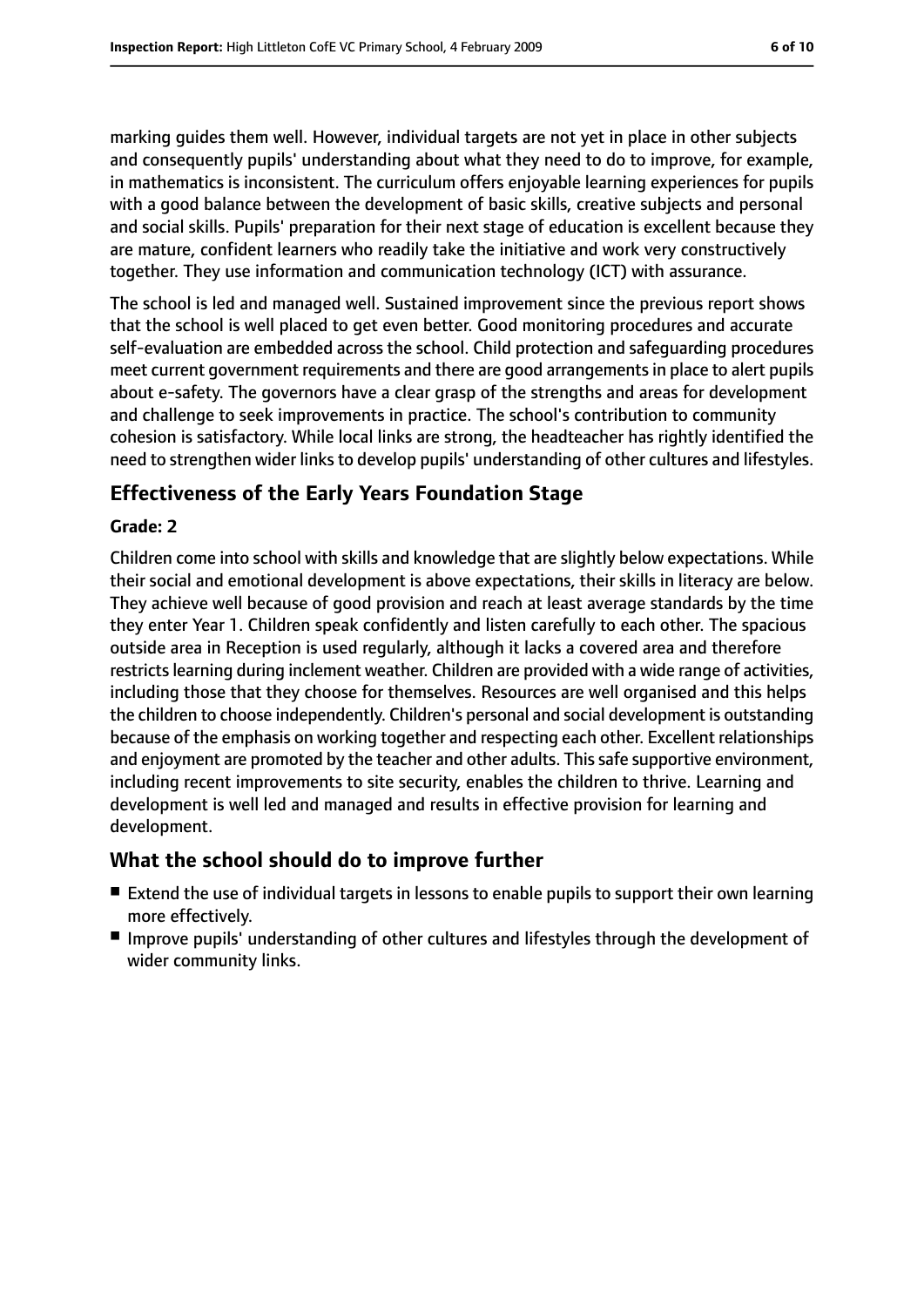**Any complaints about the inspection or the report should be made following the procedures set out in the guidance 'Complaints about school inspection', which is available from Ofsted's website: www.ofsted.gov.uk.**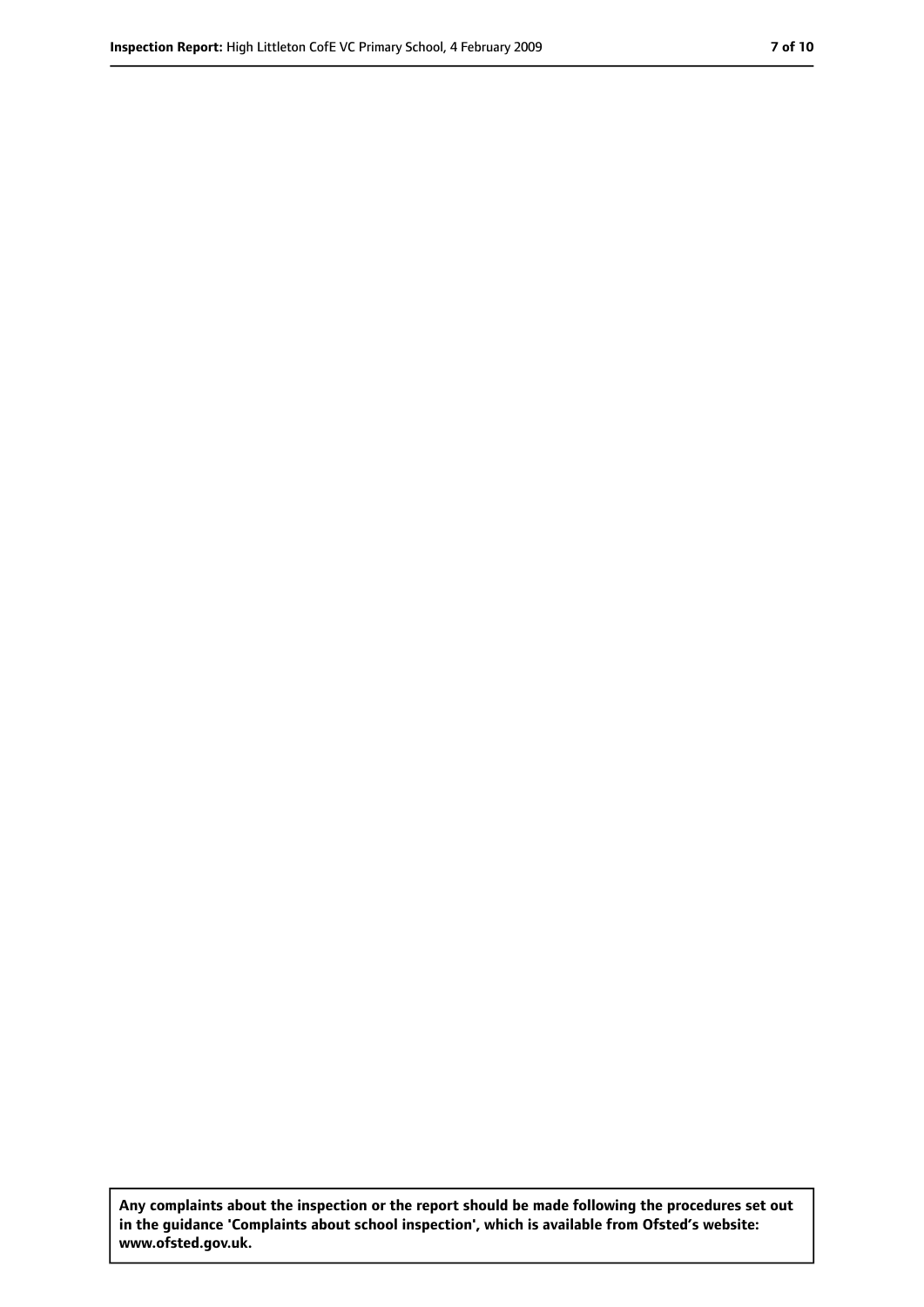# **Inspection judgements**

| Key to judgements: grade 1 is outstanding, grade 2 good, grade 3 satisfactory, and | <b>School</b>  |
|------------------------------------------------------------------------------------|----------------|
| arade 4 inadequate                                                                 | <b>Overall</b> |

#### **Overall effectiveness**

| How effective, efficient and inclusive is the provision of<br>education, integrated care and any extended services in meeting the<br>needs of learners? |     |
|---------------------------------------------------------------------------------------------------------------------------------------------------------|-----|
| Effective steps have been taken to promote improvement since the last<br>inspection                                                                     | Yes |
| How well does the school work in partnership with others to promote learners'<br>well being?                                                            |     |
| The capacity to make any necessary improvements                                                                                                         |     |

# **Effectiveness of the Early Years Foundation Stage**

| How effective is the provision in meeting the needs of children in the<br><b>EYFS?</b>       |  |
|----------------------------------------------------------------------------------------------|--|
| How well do children in the EYFS achieve?                                                    |  |
| How good are the overall personal development and well-being of the children<br>in the EYFS? |  |
| How effectively are children in the EYFS helped to learn and develop?                        |  |
| How effectively is the welfare of children in the EYFS promoted?                             |  |
| How effectively is provision in the EYFS led and managed?                                    |  |

#### **Achievement and standards**

| How well do learners achieve?                                                                               |  |
|-------------------------------------------------------------------------------------------------------------|--|
| The standards <sup>1</sup> reached by learners                                                              |  |
| How well learners make progress, taking account of any significant variations<br>between groups of learners |  |
| How well learners with learning difficulties and/or disabilities make progress                              |  |

#### **Annex A**

<sup>&</sup>lt;sup>1</sup>Grade 1 - Exceptionally and consistently high; Grade 2 - Generally above average with none significantly below average; Grade 3 - Broadly average to below average; Grade 4 - Exceptionally low.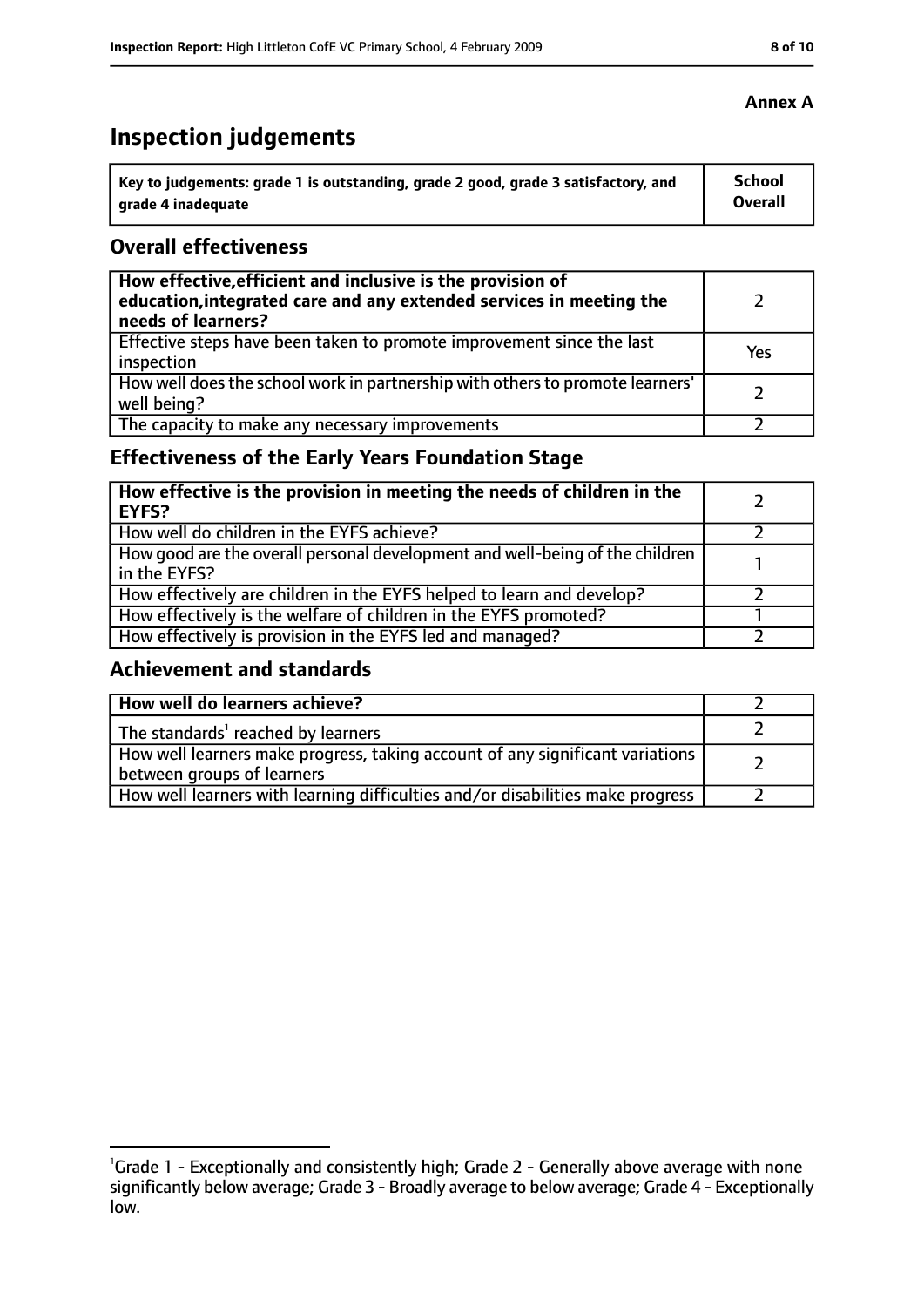# **Personal development and well-being**

| How good are the overall personal development and well-being of the<br>learners?                                 |  |
|------------------------------------------------------------------------------------------------------------------|--|
| The extent of learners' spiritual, moral, social and cultural development                                        |  |
| The extent to which learners adopt healthy lifestyles                                                            |  |
| The extent to which learners adopt safe practices                                                                |  |
| The extent to which learners enjoy their education                                                               |  |
| The attendance of learners                                                                                       |  |
| The behaviour of learners                                                                                        |  |
| The extent to which learners make a positive contribution to the community                                       |  |
| How well learners develop workplace and other skills that will contribute to<br>their future economic well-being |  |

# **The quality of provision**

| How effective are teaching and learning in meeting the full range of<br>learners' needs?              |  |
|-------------------------------------------------------------------------------------------------------|--|
| How well do the curriculum and other activities meet the range of needs and<br>interests of learners? |  |
| How well are learners cared for, quided and supported?                                                |  |

# **Leadership and management**

| How effective are leadership and management in raising achievement<br>and supporting all learners?                                              |           |
|-------------------------------------------------------------------------------------------------------------------------------------------------|-----------|
| How effectively leaders and managers at all levels set clear direction leading<br>to improvement and promote high quality of care and education |           |
| How effectively leaders and managers use challenging targets to raise standards                                                                 | フ         |
| The effectiveness of the school's self-evaluation                                                                                               |           |
| How well equality of opportunity is promoted and discrimination eliminated                                                                      |           |
| How well does the school contribute to community cohesion?                                                                                      | 3         |
| How effectively and efficiently resources, including staff, are deployed to<br>achieve value for money                                          | 7         |
| The extent to which governors and other supervisory boards discharge their<br>responsibilities                                                  |           |
| Do procedures for safequarding learners meet current government<br>requirements?                                                                | Yes       |
| Does this school require special measures?                                                                                                      | <b>No</b> |
| Does this school require a notice to improve?                                                                                                   | No        |